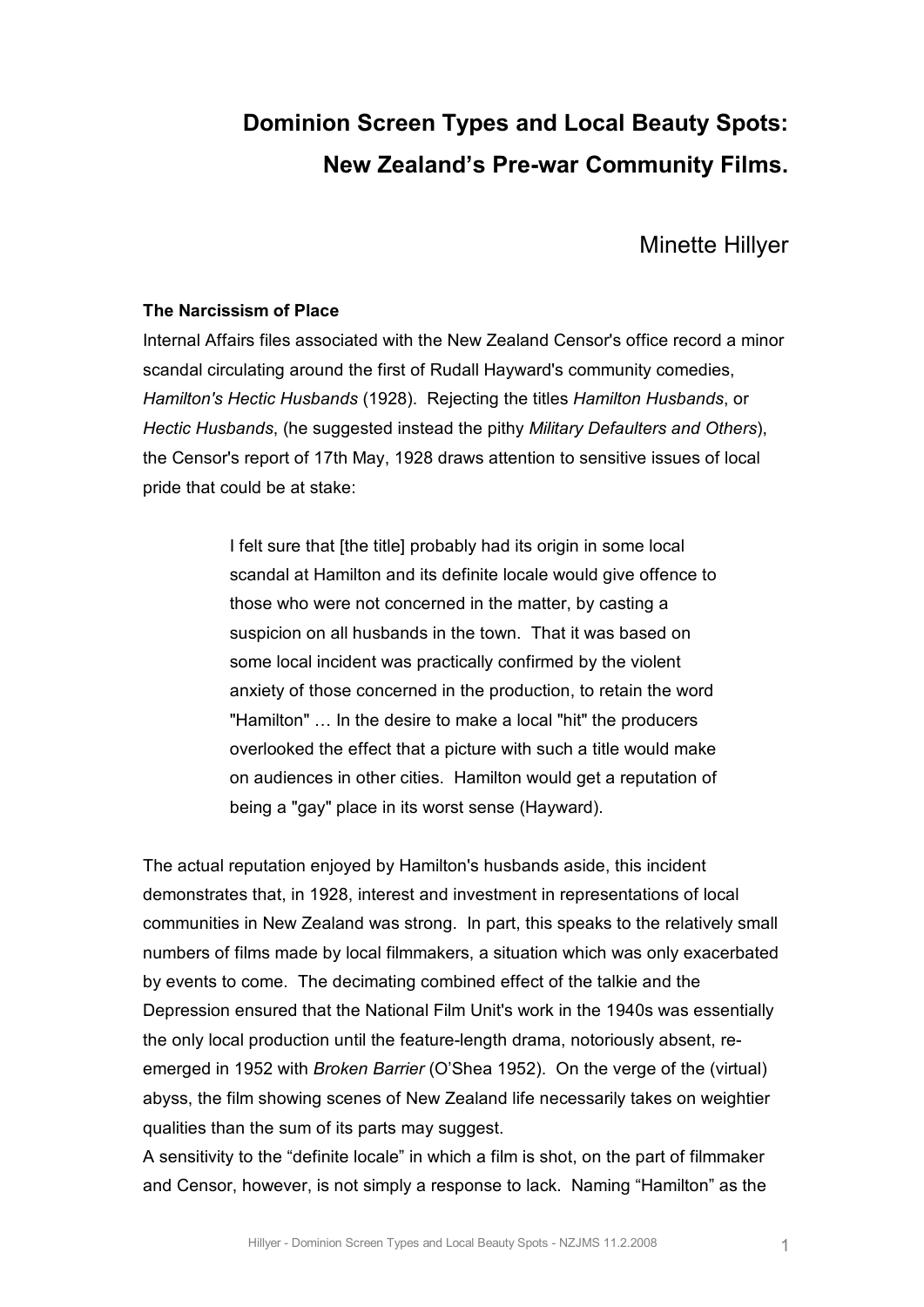site for this drama, Hayward *and* the Censor participated in "locality building" (Appadurai 1998: 183), or the transformation of "space" into "place" (de Certeau 1988: 107) which is profoundly modern in precisely the sense that the New Zealand of 1928 was, and sought to be: "inherently colonizing" (Appadurai 1998: 183), only awkwardly Modernist. As the work of Simon During, among others, illustrates, naming in the context of Aotearoa-New Zealand throws the illogic of modernist teleology into relief (During 1990). Film made in New Zealand before 1940 — when John Grierson and the war together enacted profound changes in our cinema meanwhile tends to fit uneasily into patterns described for the mapping of the national imaginary by later historiography. While it is now common to describe the interwar period as one of "cultural awakening" (Barrowman 1991: 1), such descriptions rarely include film in that cultural production which is said to have stimulated a sense of organic nationhood in New Zealand. Nonetheless, the fantasy and transport enabled by the pictures brought home in living detail the tensions associated with portraying an identifiably local, contemporary culture. The production of culture in our interwar cinema is at once historically anomalous, and time-bound; generic, and entirely local. In fact, in a period "uncluttered with 'classics'" (Dennis 1993: 6), the most local films take on the project of representing an apparently awakening national culture. As Arjun Appadurai writes, the work of producing neighbourhoods is often at odds with the production of the nation-state: with the "spatial and social standardization that is prerequisite for the disciplined national citizen" (Appadurai 1998: 191). Nonetheless, it is my contention that the community-based films of the teens and twenties, rather than the more-feted features and documentaries, offer the best chance of accessing a culture which aspired to be local to this nation, both historically and spatially.

This project was not without its shortcomings. Appropriate to the "spatial and social standardization" demanded by a national culture, the treatment of women, the absence of Maori, and the depiction of class and apparently natural privilege in the films can all prove problematic for contemporary viewers. Certainly, our films reflect the difficulty of creating cultural fictions in which the 'New Zealander,' (meaning here, the Pakeha), was required to be both Pioneer, and Indigene. Martin Blythe has identified the productive tensions at work in New Zealand cinema of the time as "a crucial threeway collision between British, Maori, and American cultures" (Blythe 1994: 19). Typically, Blythe's "collision" played out in the 'legendary' Maori subjects favoured by feature filmmakers, the American feature film favoured by audiences, and the British film favoured, in 1928, by legislation. Meanwhile, the period 1920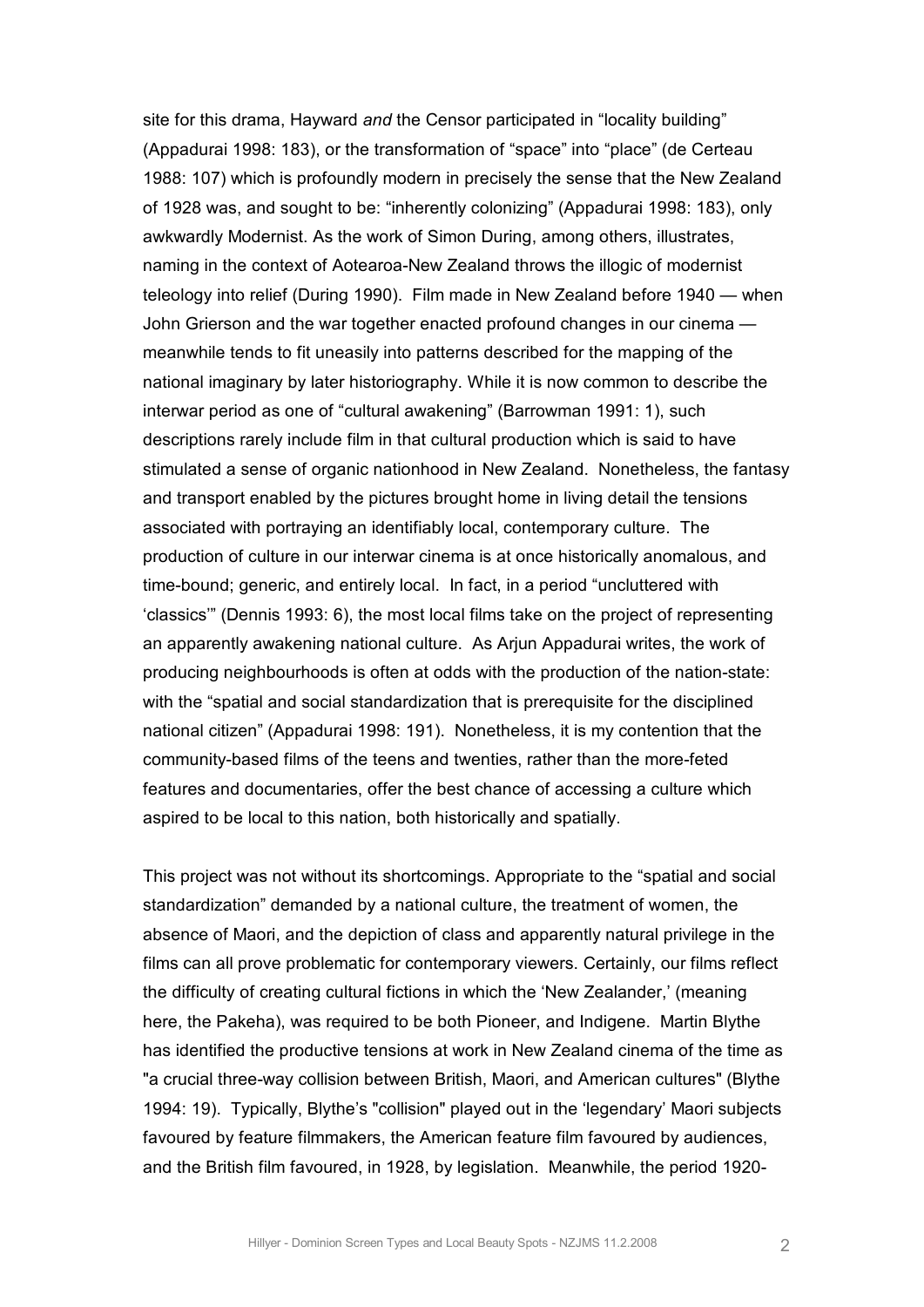1940 took in both the hey-day of the silent picture palace, and its collapse; and if the movies were popular, they were not commonly regarded as art and, almost certainly as not good for you (Barrowman 1991: 50). The New Zealand film itself, when viewed in terms of chronologies of foreign film, is marked by slippage and contradiction: histories masquerade as scenics, scenics as narratives, silent film persists well after the establishment of foreign talkies, and early film genres well into the classical period.

Perhaps appropriately then, the community-based films that were made in New Zealand from the 1910s to the 1930s can be characterised by a kind of modesty. Typically, films would be shot and screened within a number of days; the timeless vistas of government scenics, the legendary pretensions of epic "native" romances, and even the tales of contemporary colonial fortunes which were favoured in local feature films of the period were replaced by good pictures, and a good return. Most often this allowed for glimpses of blushing local beauties, or beauty spots which if bold in their delivery were nonetheless modest in their reach. In part, this reflects the quick, commercial nature of the beauty contests, the screen tests, and the community comedies which filmmakers increasingly turned to as the economic climate depressed in the late 1920s. For a period, Rudall Hayward and Lee Hill literally chased locations for their community comedies, and occasionally collided: Hayward made *Natalie of Nelson* (1928), Hill made *Nellie* (1928). More often, however, each of the two tried to reach locations first, in the knowledge that this style of filmmaking only rarely bore repetition – at least, that is, in the same town. Rudall Hayward described *Betty of Blenheim* (1928) (a Lee Hill film) in the style of 'one that got away': "I got to most of the towns first, but occasionally I was beaten to it..." (Hayward 1962). Other one- and two-reelers, like the beauty contests which toured districts soliciting votes from audience members, survive as momentary cinematic foot-prints of still larger communities; knowing, but effective flashes of the nation-building cinema which one sloganeer of the time referred to as the "lighthouse of the frontier" (Editorial 1928).

Their success, probably more than a proof of cultural loyalty on the viewers' part, reflects the immediacy, and egotism of commerce. Rudall Hayward attributed it to a combination of narcissism and the excitement of a new, and singular event. "Altogether we scooped in practically everybody… we got everybody in the town practically 'gee'ing on this thing, and the result was a foregone conclusion. You couldn't keep them out of the theatre with iron bars" (Hayward 1962). The fact that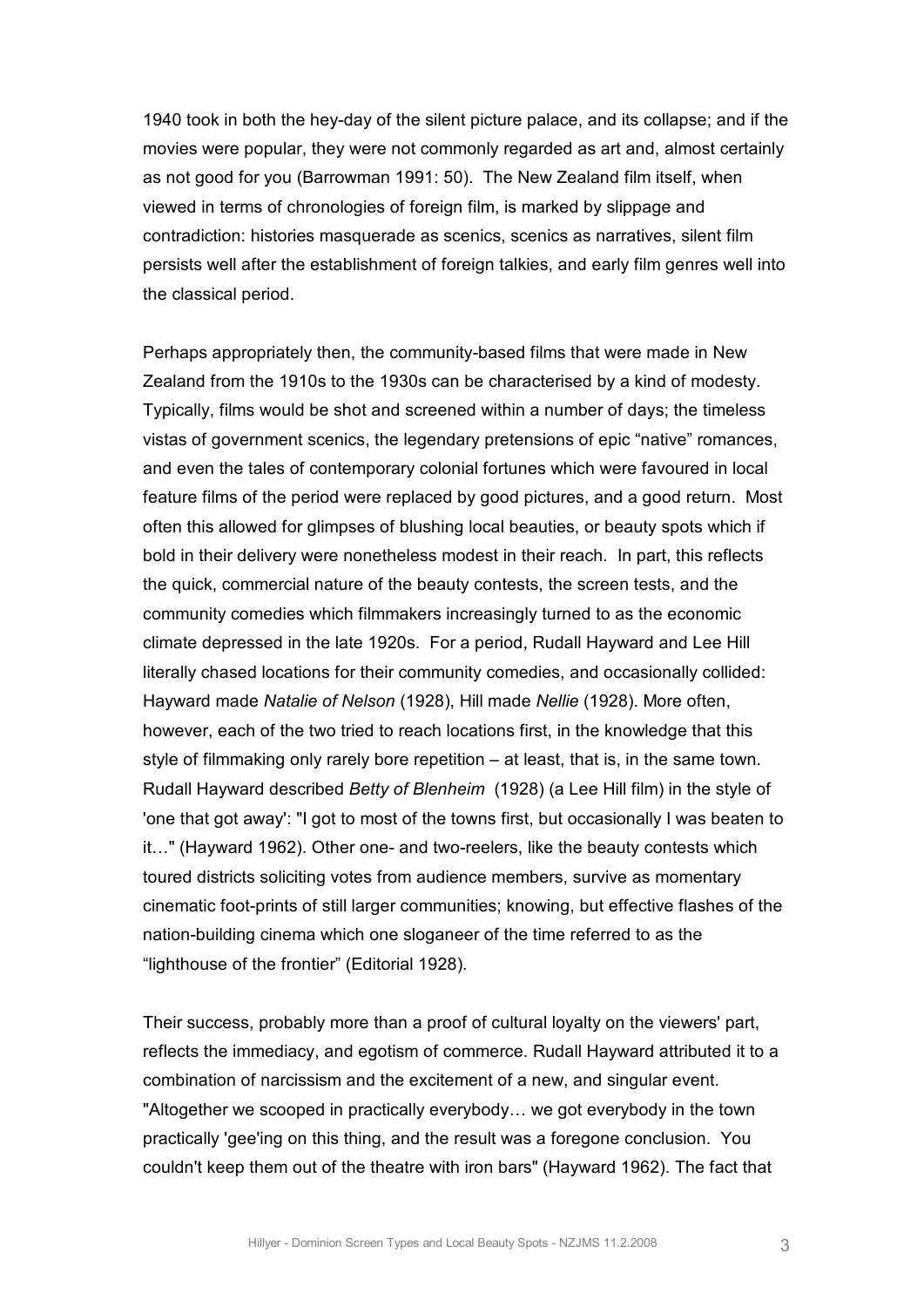the community comedies, which are the only variant of this genre with aspirations to narrative, are so repetitious as to be formulaic — and deliberately so — is nonetheless a reminder that this was a mediated singularity. While the setting (or, in the case of contests, the contestants) provide a point of difference from town to town, the characters and even locations available are almost entirely standardised. The films' content, like the manner in which they were made, reflects the attraction of cinema's ability to capture the instant, and the appeal of watching reality at just one remove. If the films are singular, or unique, then it is as a function of their capacity to capture moving, transitory life.

The ability of an image to 'capture' real life has, however, proved to be contentious. Critics of Walter Benjamin's project of privileging images as the repositories for social meaning have argued that the photographic image suggests reification in its tendency to "disclose the art of bending" and by association, of stopping time (Peters 1997: 25). Likewise, the cinematic image could be seen to be characterised by a tendency to fix meaning. The literal movement contained in a film frame is mitigated, in this view, by film's dependence on a single, and comprehensive, external real. Cinema, as Benjamin claims, offers us an apparently unmediated experience of the real by virtue of the "most intensive interpenetration of reality with equipment" (Benjamin 2003a: 264). The community-based film, enacting relations of moving and stopping that can be said to define the cinematic image in its most basic sense, meanwhile adopted a sense of reality as sufficient to the day and place. Given that the narrative action is slight, at best, the location of these films takes on extra significance. By stopping somewhere, and sometime, Hayward's "Hollywood on Tour, Girl of our Town" films, and their contemporaries, make of "our town" the mark of reality. In all these community-based films, locality is a means to anchor the diegesis — no matter how slender the narrative — to reality. This view of place is one that allows the act of *stopping* to enact the uniqueness, or singularity, of a situation, albeit that all its elements other than the town itself are pre-determined and infinitely repeatable.

These films differ from earlier variants of the local actuality film by presenting some form of constructed narrative. This might take the form of a story, as in the community comedies, or a narrative created through a film's interactions with the wider community, as in films of beauty contests or screen tests which were accompanied by direct action (here, voting) on the part of the spectator. In the simple actuality film, on the other hand, cinema purported to project a direct,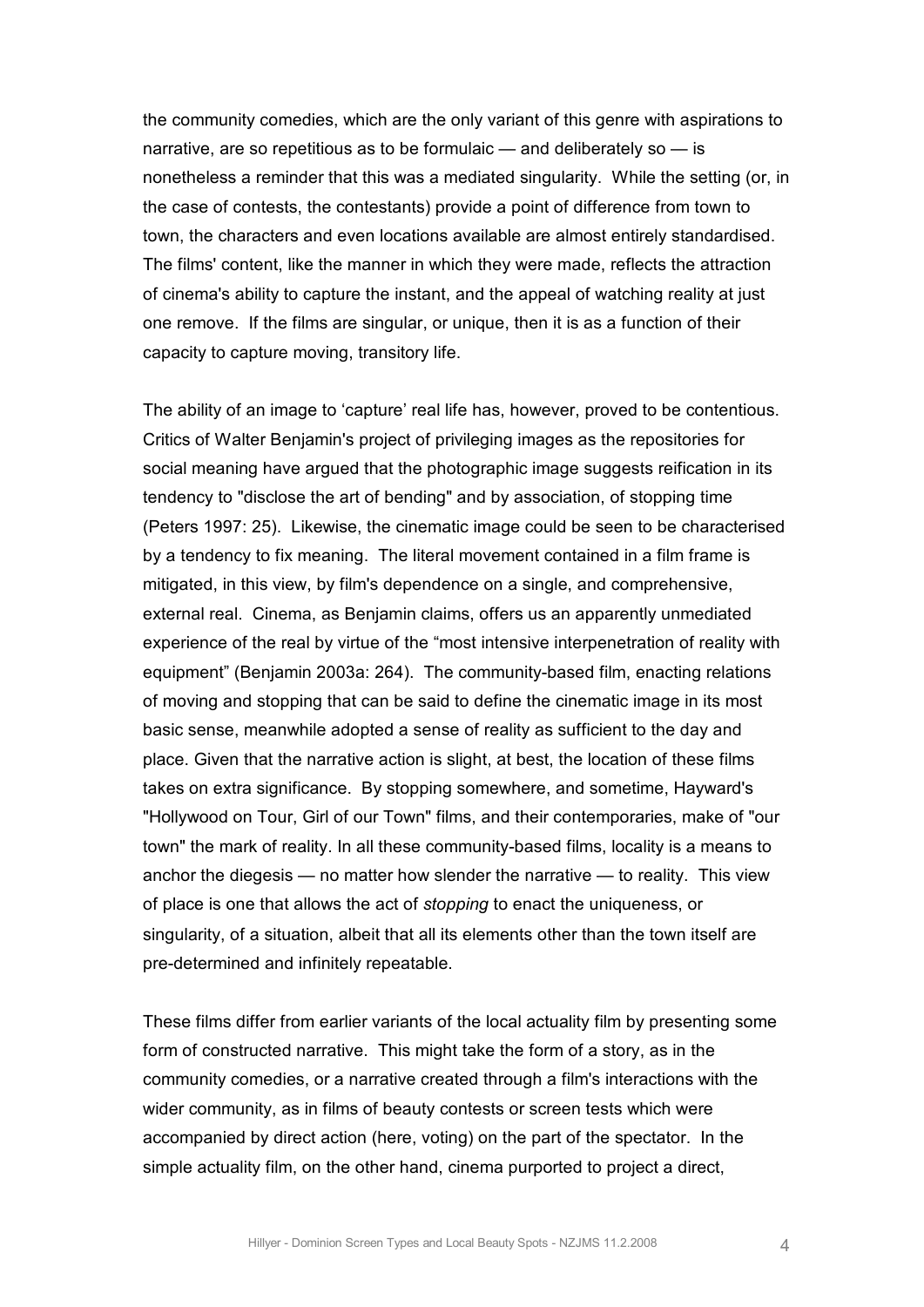unmediated link to the real world it portrayed. Miriam Hansen quotes Robert Allan in describing the interest in this type of film as "narcissistic". "Public interest was captured by the work of the camera team and the reproduction of scenes from people's everyday lives, the possibility of seeing oneself or someone familiar on the screen." She goes on to argue that, while in these early films the viewer invested the screen with the properties of a mirror,

later, narratively mediated forms of identification — with characters, star images, and the look of the narrating camera — … effectively displaced interest in local and personal representation from the institution of cinema, relegating it to the private province of 'home' movies (Hansen 1991: 31).

The community-based films made by Hayward and his contemporaries, meanwhile, fall somewhere in-between. Jonathan Dennis, describing New Zealand cinema of the silent period as "local, personal and irregular" (Dennis 1993: 6), suggests that our silent film production, in general, could be classified as home movies. Certainly, the practices and affect – what Hansen describes as the "partial pleasure" associated both with early cinema and the equally primitive "private province of 'home' movies" (Hansen 1991: 31) finds expression in many of the practices and tendencies which marked the community-based film.

Thus, advance advertising for Rudall Hayward's community comedies emphasised the opportunities to participate, both, potentially, as a star, and as a town. Notices sent to local newspapers recorded that the "well-known pioneer New Zealand filmproducer" would shortly be arriving,

for the production of a complete comedy-drama film entitled "A Daughter of " which will be enacted here against a background of chosen local beauty spots, by a cast of entirely local players, assisted by the fire brigade and well-known citizens. It will be entirely a \_\_\_\_\_\_\_\_ film, and suggestions for suitable backgrounds will be welcomed by the producer.... (Community comedies).

The advertisements record the play between formula and distinction which characterises the community comedy. In one sense, it appears to have been the 'sameness' of the production, from Auckland to Te Aroha, which established the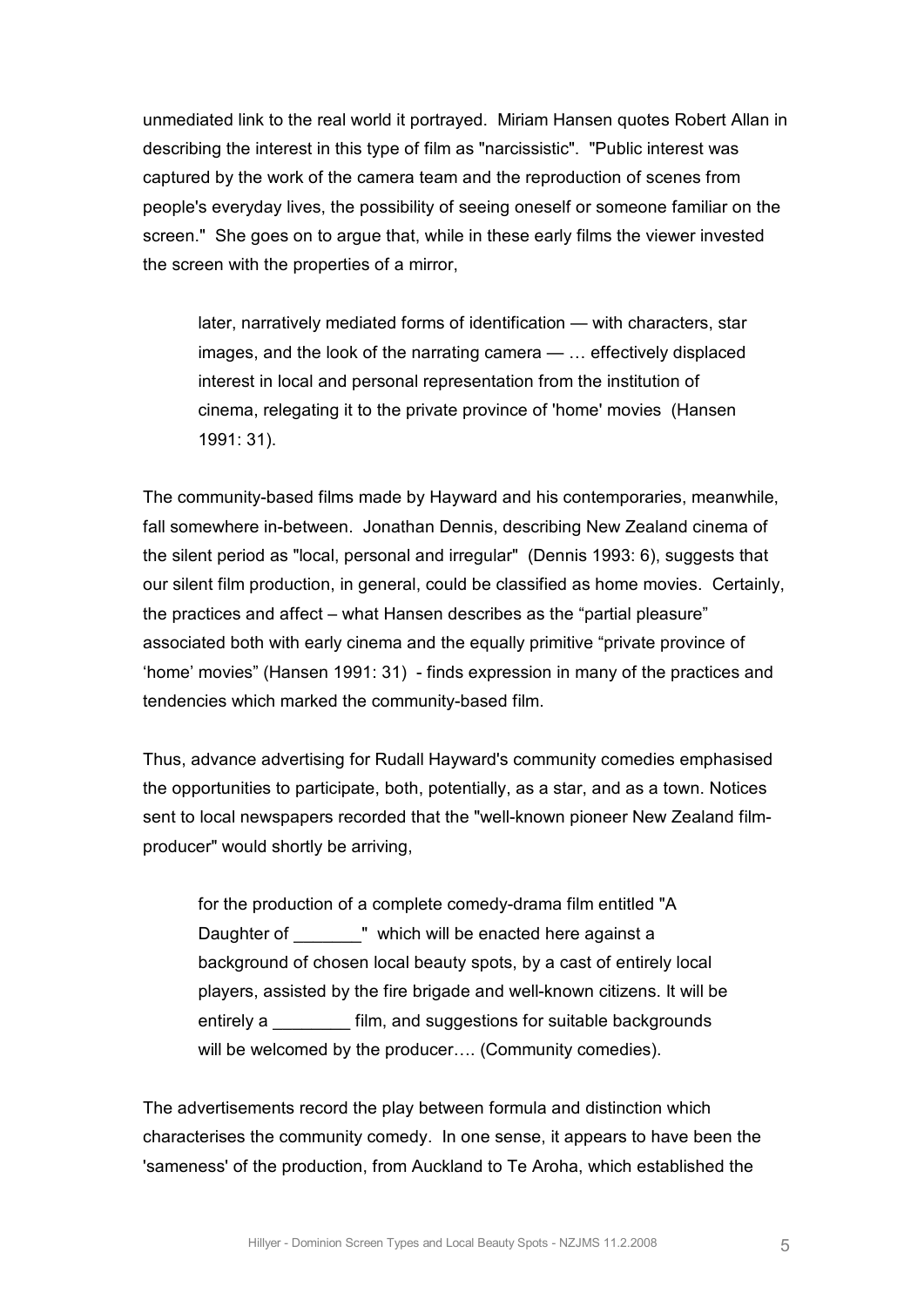worth of the venture: claiming to be "entirely a \_\_\_\_\_\_\_\_ film", the advertisement at once conjures pride in the distinctive qualities of (the every) town, and the expediency with which 'its' film may be made like every other. The enthusiasm of towns which had previously filled the blank was recorded, along with the support of prominent citizens — "On two occasions the daughters of titled ladies have played the principal feminine role" — and the opportunities the proposal offered for "ambitious amateur theatrical folk" (Community comedies). Most of all, the advertisements prey on the delight which Hayward clearly saw was inspired in people by seeing themselves on screen. While Hansen places this type of film much earlier than the community comedies made in New Zealand, their success here in the late 1920s indicates a persistent interest in the local, which was not displaced by "narratively mediated forms of identification" (Hansen 1991: 31). At the same time, interest in the films can be attributed to more complex factors than simple narcissism. Certainly, the community comedies tend to cram as many locals into frame as possible: Rudall Hayward's films typically make use of around twenty of "the cream of local debutantes," twenty more "rough riders" (Community comedies), and even larger crowds of townspeople in an election scene. The stock characters and scripts available to them also indicate, however, that a mirrorimage actuality did require some adjustment before being accepted into the "realm of cinema." Similarly, the women appearing in *Beauty Contest* (maker unknown, 1929) present themselves under various guises, no doubt according to fashions of the day. The snake charmer, the fortune teller, even the so-called ordinary girl as which contestants appear, can be seen as reflections of their entrance into a fantasy realm enabled by the cinematic apparatus.

If there is narcissism at work in the community-based film, it might however better be described as a narcissism of place, than of the individual. The films, in general, describe a sense of community that would be denied by a strictly individualistic, or narcissistic gaze. In the first instance, the very act of viewing "our town" on film opens a way of viewing, as Benjamin would have it, from "all four cardinal points" (in Buck-Morss 1989: 25), and despite the intention of creating backgrounds of the town, the parochial nature of the films suggests a means of re-discovering both the place, and the community. As a consequence, it is as members of a community that the spectator-participants of the films are addressed. An advertisement for A *Daughter of Christchurch* reads breathless with excitement over the completion of the film, (not to mention the captive audience it should attract), with a collective address that assumes a strong identification with the place. "At Last! At Last! At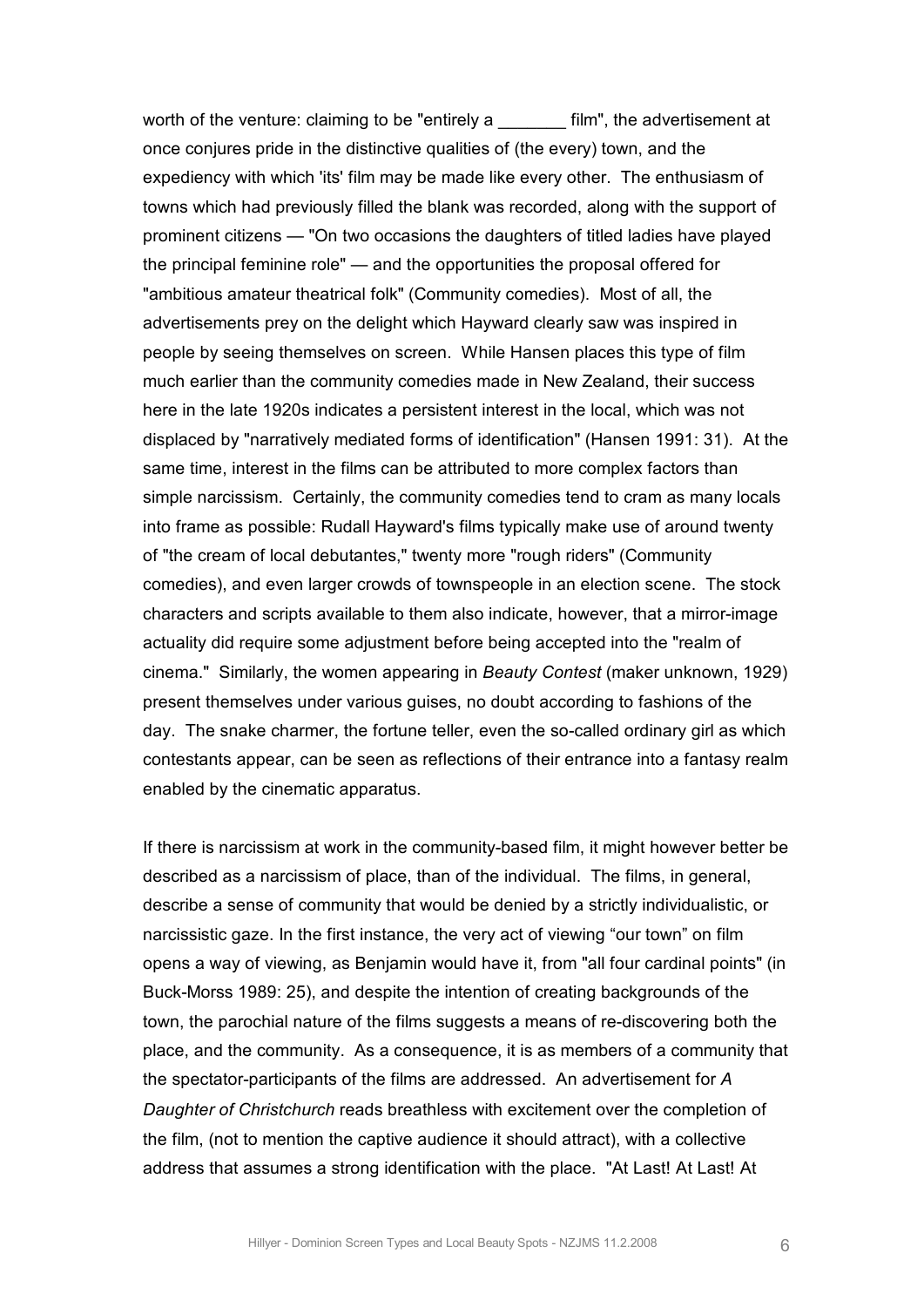Last! Here's Your Own Film... Made in Christchurch. You're All In It. Come and See It". Likewise, potential participants in the films were titillated by advertisements promising "local beauty spots", and a "beautiful residence" to take its place in the pantheon of the "most magnificent residences in the Dominion"(Community comedies); that is, by seeing the place, as well as the people.

In part, this appeal to a collective results from the films' close links to commerce. *A Daughter of Christchurch* is preceded by commercial endorsements for the companies providing taxicabs and Miss Kinsey's frocks, which can be distinguished from current cinema advertising by the fact that the local companies are, here, understood to have assisted in the production of a film belonging to this community. Likewise, whole actuality films — *Happy Faces at the Duchess Theatre Last Saturday* is a prominent example, in which paying to see the pictures one week becomes the attraction of the following week — are premised on the notion of recycling consumers. However, the clinical tag of 'consumer' seems insufficient to describe the address of such open, and endearing films. In the first instance, an advertisement of this kind serves as a reminder that the cinema itself was a community venue, and not merely a commercial one. Thus, it might be more fitting, despite their undeniably commercial nature, to describe the address to community members here and within the film as being directed at citizens, rather than consumers, in as much as they are often solicited via their civic functions, and rewarded for simply 'belonging'. It is then particularly apt that the crowd scenes in Rudall Hayward's community comedies have as their motivation an election rally, albeit a fairly rowdy one, and in every one, our local man ends up getting the girl.

#### **Dominion Screen Types**

Have You a Screen Personality? If So -- New Zealand Needs You!

— "Hollywood on Tour" Company advertisement.

If the imagined spectator-participant solicited by the community-based film is pushed to straddle the commercial and communal, the local and the standardized, so much is generally true of those conditions of life which we call Modern. In what Appadurai would describe as the "production of locality" the neighbourhood (or here, "our town") is not only the context for the production of locality, but created by the cultural production of local subjects (Appadurai 1998: 185). In this sense, it is the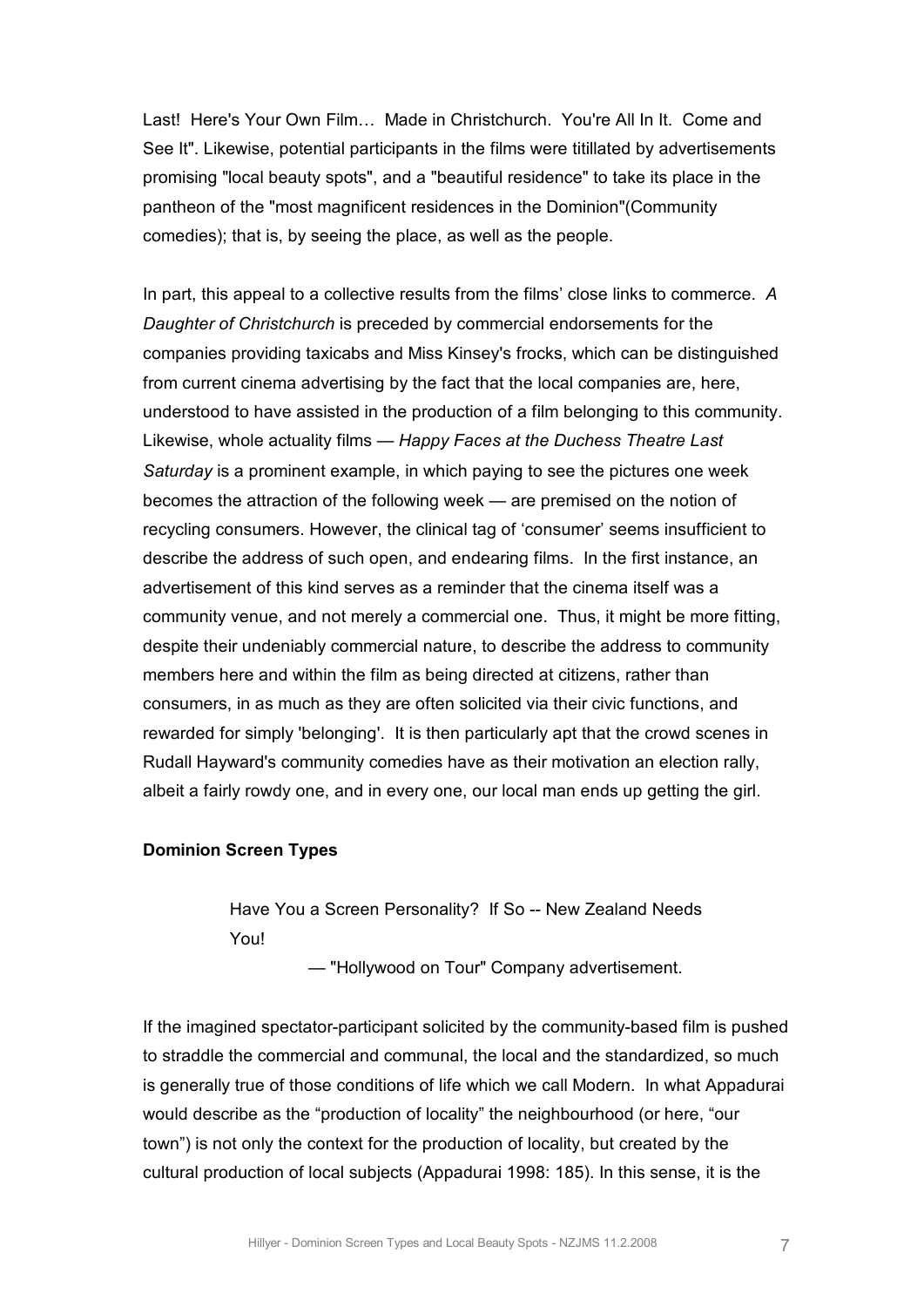community-based film's apparent failings of narrative and technique that enable it to contribute to a local, and modern culture. The films' disjointed, (or disappearing) narrative lines, the tension between the setting's uniqueness and its expendability, force viewers outside the diegesis, enabling what Benjamin might describe as a "progressive" reaction to the work of art: namely, the "immediate, intimate fusion of pleasure – pleasure in seeing and experiencing – with an attitude of expert appraisal" (Benjamin 2003a: 264). The films are, in this view, made comprehensible at least in part by their repeatibility as a ritual event, and as a recognisable cultural form.

With the importance of the particular local setting beyond question, for commerce *and* community, the sense given by the community comedies, for example, is nonetheless often that the towns themselves function primarily as sites for pre, or reenacted entertainments. Accordingly, *A Takapuna Scandal* (Hayward 1928) is opened with slapstick, and denies anything other than the silliest of intentions.

> Foreword. You have seen "The Birth of A Nation". You were amazed by "Intolerance". You were thrilled by "Ben Hur". THIS FILM has no connection with any of these. — Hector — By the way, we forgot to mention that the title has nothing to do with the picture, neither is there a plot, which shows how modern we are.

Rather than the Great Art of an *Intolerance*, or a *BenHur*, the film takes its clue from its star, Hector St. Clair, "The London Pantomime Comedian." While this film deviates slightly from the formula of the "girl-of-our-town" genre which its title suggests, in particular in using a foreign star in the title role, the vaudeville inheritance it displays is common with the other, more standardised community comedies. Each embellishes a basic love plot with plenty of physical comedy; the community comedies climax with a chase scene, in which Motorised Mayhem meets with horsing around (and other mismatched metaphors), as our hero — Bill Cowcockie — and local "rough riders" rescue the local girl from the evil clutches of Freddie Fishface, the rapacious reporter. The temptation to dredge up risible rhyming descriptors is encouraged (really) not only by the films' intertitles, which pun shamelessly, but by the general spirit of chaotic, musichall entertainment. Children gather to watch the action (and push their heads into frame), the main characters'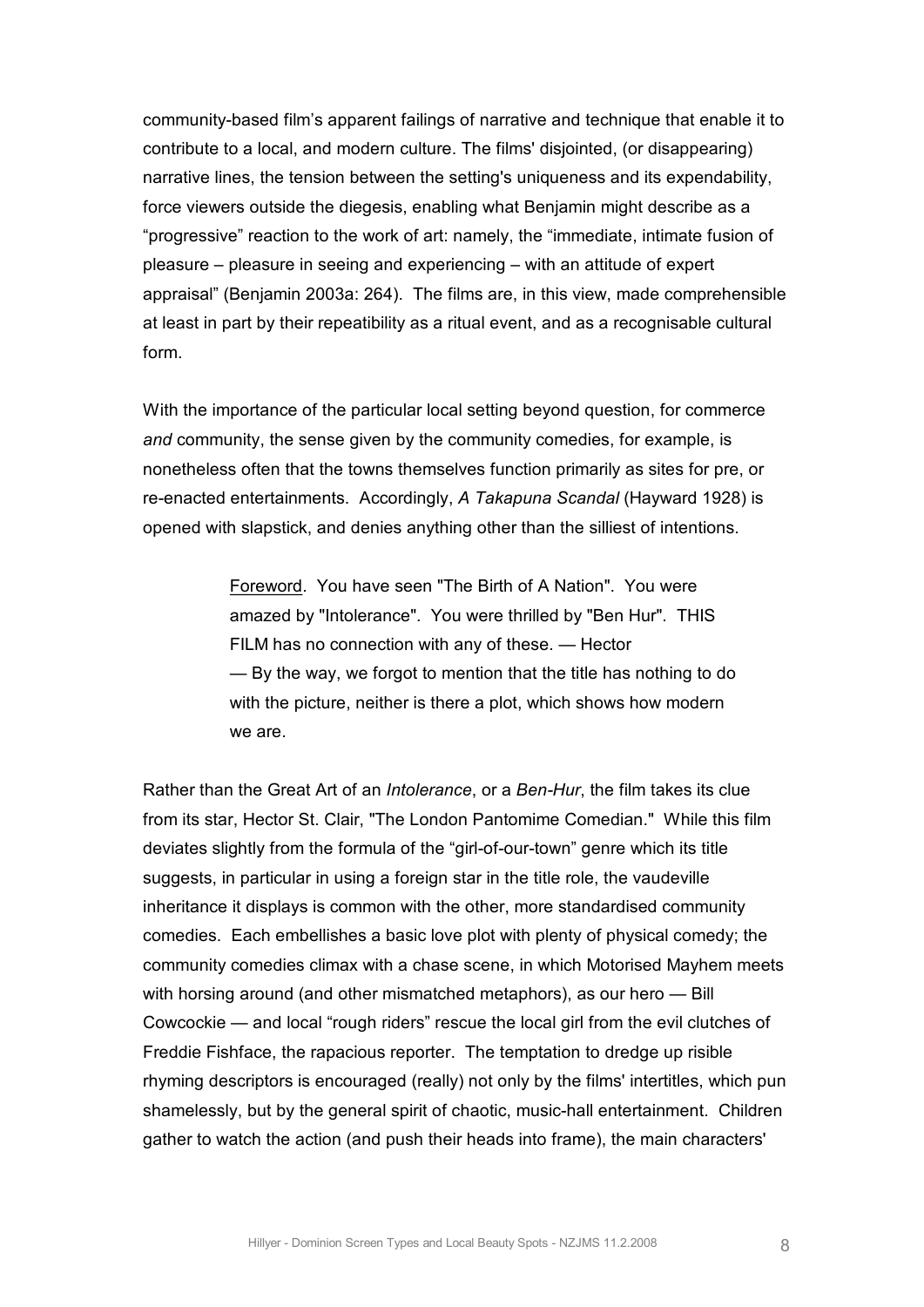whiteface is prominent, and in Dunedin Freddie Fishface's moustache begins to fall off, while the Christchurch actors begin laughing even in more serious scenes.

References to entertainment forms, like pantomime, traditionally associated with the working class can, of course, have more profound implications. Miriam Hansen's argument that "moments of alterity" in the filmic text can lead to an "alternative organisation of public experience" (Hansen 1994: 233) is based on the premise that the "mobilisation of the gaze… promises nothing less than the mobilisation of the self, the transformation of seemingly fixed positions of social identity" (Hansen 1991: 111). In a similar vein, Hansen and Janet Staiger both argue that viewing (early) cinema intertextually is a means of examining its class-specific functions; more particularly, they claim that the viewing, or legibility of cinema always depended upon intertextual knowledge (Hansen 1994; Staiger 1992). Contrary to the notion of cinema rising phoenix-like from the nickelodeon, trumpeting a new 'universal' language democratised by its (working) class-specific heritage, they argue that in fact early American cinema, at least, tended to privilege a middle-class audience. Staiger goes on to argue that

> the signifying practices that develop into the classical Hollywood film mode were not due to an attempt to woo a middle-class audience to all movie theatres, but that *just the reverse* is the case. The textual continuity perceived by later historians is a result of the expansion of the audience to include the working class, immigrants and rural audiences, to make moving pictures a mass medium rather than one accessible to just a privileged few (Staiger 1992: 102).

In New Zealand's community-based films of the 1920s, cinema is promoted as a means of *escaping* class, through the tantalising persona of the Film Star. No doubt this has always been a characteristic of the movies; the promise of defying "seemingly fixed positions of social identity" (Hansen 1991: 111) is a heady one. If, however, earlier film had come to woo the working-class audience, it makes sense that films with such strong stylistic resemblances to mass popular entertainment forms should promise an *intertextual* "mobilisation of self" (Hansen 1991: 111) in addition to the perhaps more typical diegetic one. Even generically, the beauty contest and the screen test are based on this kind of seduction; an advertisement for Rudall Hayward's community comedies, meanwhile, describes "the *value* of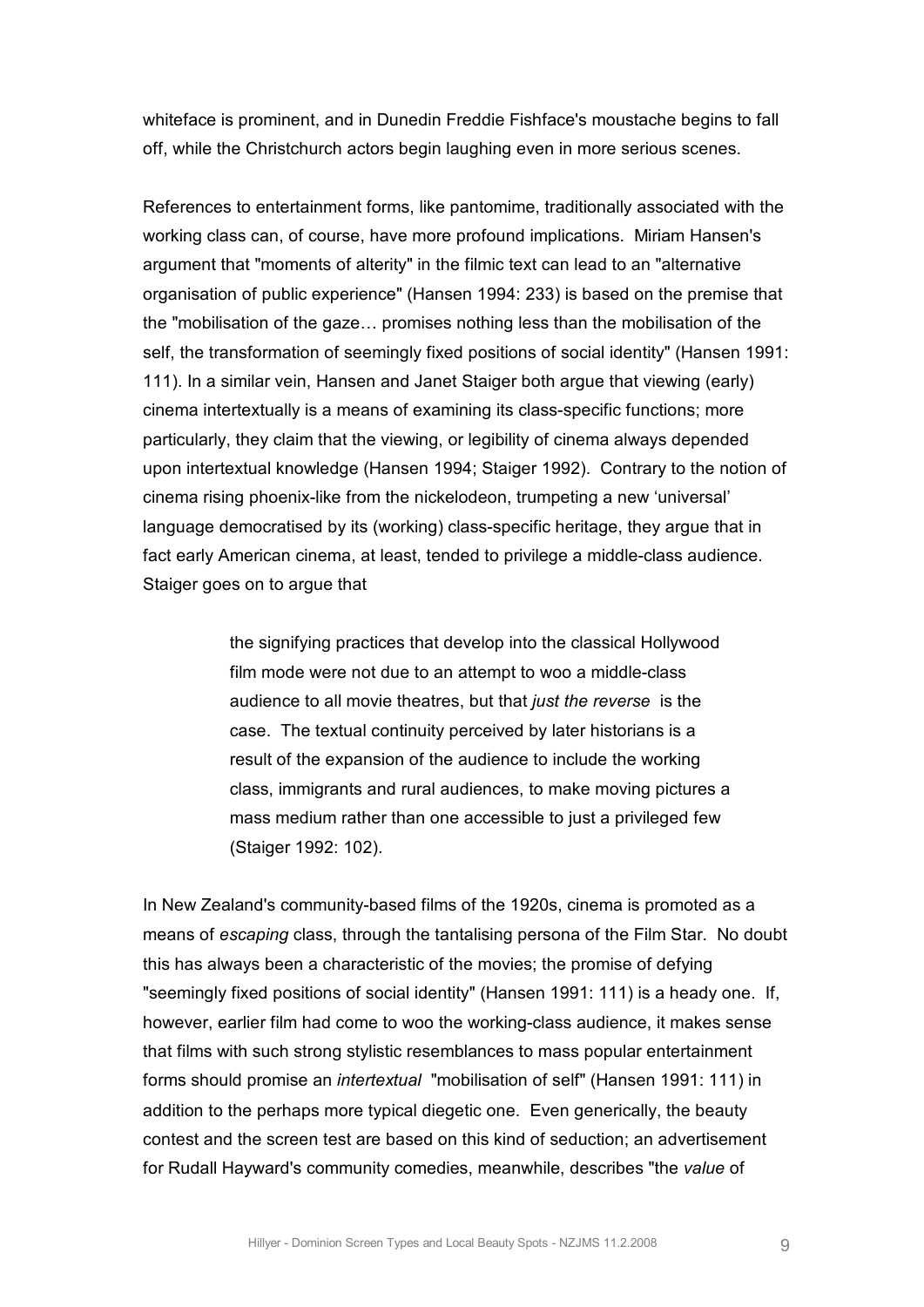Local Community Films" (italics mine) as being the opportunity they provide for "discovering … Dominion screen types" (Community comedies). Almost euphorically, the advertisement manages to suggest that this would be of value not only to those discovered, but also to the nation. Its headline both tantalises and calls to arms: "Have You a Screen Personality? If so - New Zealand Needs You!", while the text suggests that the legislation which emerged as the Cinematograph Films Act, 1928 would provoke a boom in the local industry, necessitating the immediate readiness of many thousands of "Dominion screen types".

Dale Austen, the star of *A Daughter of Dunedin* and *The Bush Cinderella*, Miss New Zealand 1927, and winner of a three month contract with M.G.M., provides probably the clearest example of the patriotic delight that could be mobilised upon discovering one such "type". By the same token, the "Hollywood-on-Tour" film is carefully distinguished from the 'screen tests' earlier perpetrated on an unsuspecting public, and which, as Ted Coubray recalled, were sometimes made with the film looped in the camera (Coubray 1980). Advance publicity thus begs us to "REMEMBER THIS IS A COMPLETE GENUINE PRODUCTION TO BE MADE BY THE ONLY PROFESSIONAL FILM PRODUCER AT PRESENT OPERATING IN NEW ZEALAND…" Our fears allayed, the process of seduction — or, at least enticement — can resume: "Those who have played in Mr Hayward's community comedies in other centres describe it as the 'fun of a lifetime.' For some it is the Great Opportunity which knocks but once!" Fun, fame, and what's more, it could really all come true! "The producer will have quite a number of good-looking young people to choose from when he arrives, and the leading role should not be difficult to fill…" (Community Comedies). While the fraudulent screen tests had indicated that movie stardom was beyond the reach of the community player, these more substantial works put it back, if not at their fingertips, at least within the realm of possibility.

If the "Hollywood-on-Tour" publicity materials prove anything, it is that dreams of movie stardom in the 1920s, as today, can be very real. To ask whether the community-based film provided a realistic forum in which to pursue them is perhaps, however, to understand this too literally. Whether the participants in community comedies and the like were really motivated by the desire to move on to further screen stardom is a moot point; in many, if not most cases, it seems likely that their dreams were fulfilled simply through this brief access to the star-making cinematic apparatus. Certainly, the products of their labours demonstrate a fascination with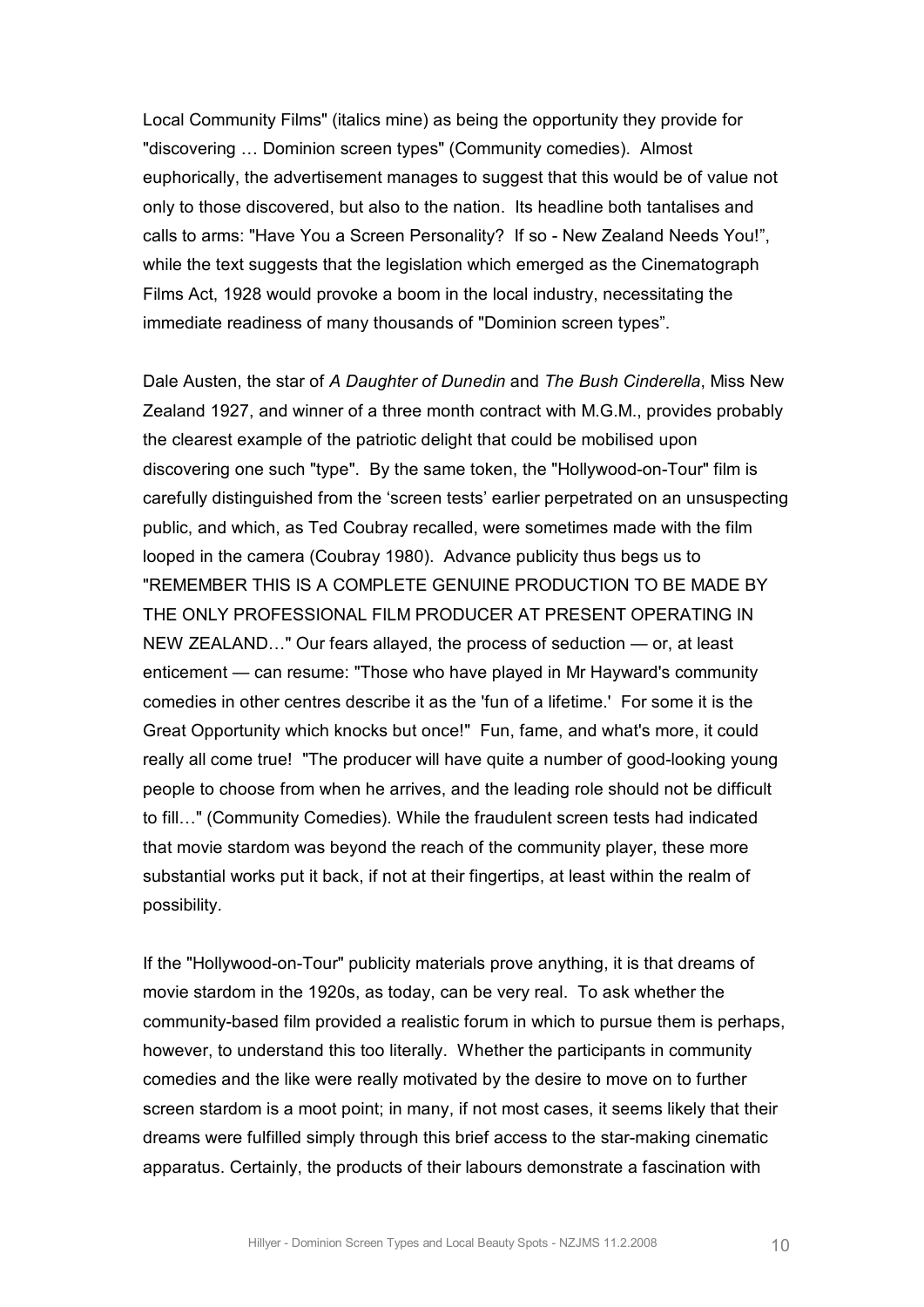the transformative technology of film: "the desire of the present-day masses to 'get closer' to things spatially and humanly" (Benjamin 2003a: 255). Regardless of the outcome, merely by appearing on screen the 'ordinary person' experiences a moment of transubstantiation, Hollywood-style.

While the reference is to Hollywood, it is possible to trace this impulse, again, to earlier cinematic codes: to what have been described as the "behaviouralist" tendencies of early cinema. Noël Burch's theory of the "Primitive Mode of Representation" and the suggestion of public ownership of images through what he refers to as the "prodigious 'circulation of signs'", or copying of themes and even whole films (Burch 1990: 224), can easily be found in the repetitious, exhibitionist community-based film. The trope of revelation through a newspaper ad is, for example, common to Hayward's community comedies and local features; in *The Bush Cinderella* (Hayward 1928) Margaret Cameron learns of her lover's death through the newspaper, and Mary Makepeace Cameron of her inheritance, while in *A Takapuna Scandal* Hector learns of his beloved's party, to which he has not been invited. Similarly, it seems likely that the 'spinster chase' scene in the Hayward community comedies was copied from that in *The Adventures of Algy* (Smith 1925), which in turn could have been copied from *Personal* (McCutcheon 1904), or either of two copies of that film of the same year. (Hansen 1991: 46) If there were need of further proof of the "prodigious circulation of signs" (Burch 1990: 224) even into the 1920s in New Zealand film, this may suffice! Meanwhile, the technique of using newspaper announcements to further narrative action might have resulted from a desire to move outside the intertitle format, to internalise some of the narrative. If so, this would point in the opposite direction, to the "diegetic absorption" that Gaudreault links to changes in narrativisation from the "early" to "classical" period (Gaudreault 1990: 279). Again, in this light, the community films fall somewhere in between established narratives of cinematic modernism and primitivism; as de Certeau writes of the modern subject, they are opportunistic, "making do" in the time and place of their creation (de Certeau 1988: 29).

Certainly, all the films — both those with a 'story' and those without — are marked by qualities of display. In the case of the story film, this takes the form of the slapstick comedy described earlier, which vies with, and frequently threatens to overwhelm the more legitimate narrative; accordingly, Hayward's films are subtitled "A Community Comedy Burlesque". While most manage to work through some, (albeit the same), story, the tendency to abandon this in favour of spectacle is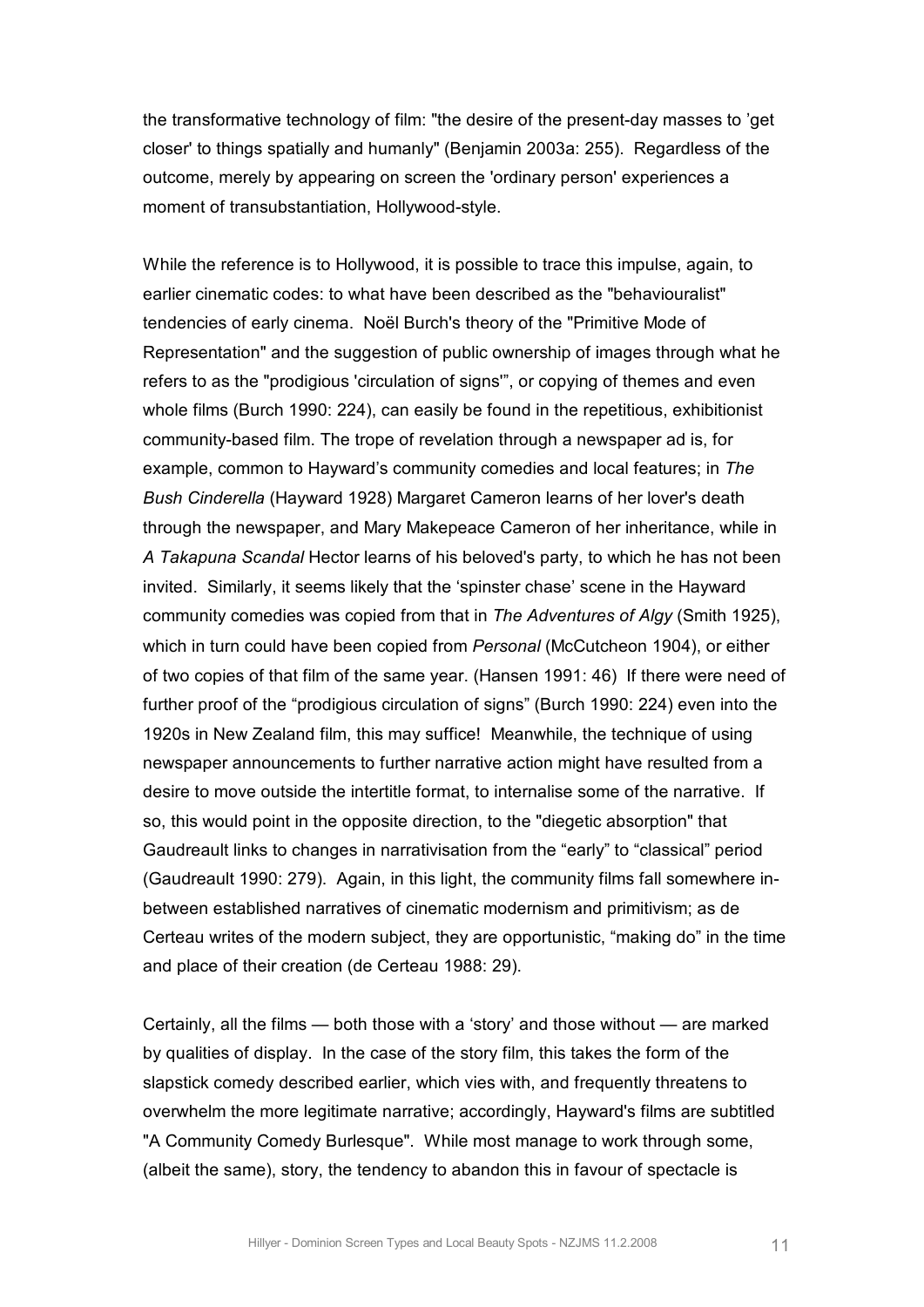strong. *A Takapuna Scandal* is in a sense scandalous even in the freedom with which it admits this as fact. The film works over, (but barely through), the main elements of the other community comedies — a beautiful girl, a hopeful suitor, a revelation through the newspaper, a party, a chase, and finally, a union (and here, wink to camera) — but really makes light of the need for a story at all. By opening with a roller-coaster ride, (and floating journey over Auckland which verges on the sublime), the film  $-$  ("neither is there a plot...")  $-$  sets a speedy and often incoherent pace for what is to come. In other films, the fascination with the cinematic apparatus is the essence, (and substance) of the film. A 1927 newspaper advertisement for a matinee screening of *The Call of the Wild* (featuring "Buck the marvel dog") is accompanied by an "Announcement Extraordinary" — "All children attending this Matinee will be photographed by the "movie man" (Community comedies) — the footage from which became *Happy Faces at the Duchess Theatre Last Saturday* a week later.

The notion that entire films could be made of people's fascination with the cinematic apparatus returns us to Miriam Hansen's comments suggesting that this mode of filmmaking may not be what we now understand as cinema at all (Hansen 1991: 31). Certainly, at the time, filmmakers seem to have viewed the "quickies" in a very different light from their other, more 'serious' work. While all New Zealand filmmakers took on commercial work to make ends meet, Rudall Hayward made probably the most consistent attempts to create 'art' of cinema. His assessment of the community comedies in 1962 is, in some ways, slightly dismissive: he seems to attribute their success above all to a kind of naïvete on the part of the spectators. "It was only necessary to make a moderately good film… and then it would sell plenty of tickets. Even in a big town like Christchurch… you'd think they'd be too sophisticated… but the contrary proved to be the case" (Hayward 1962). The failure of the sound film to take root in this genre – Rudall Hayward later described his attempt, *Hamilton Talks*, as a "very bad film" (Hayward 1962) – could likewise be seen as a consequence of its simplicity. It is possible that the film was defeated by its own technology. While they aspire to be something other than home movies, the taint of amateurism is one that the films themselves do not seem unduly troubled by; in fact, they solicit it.

Moreover, in doing so they call on a well-established "culture of amateurism". Patricia Zimmerman, in her study of amateur filmmaking, records that in the 1920s the idea that, with hard work, natural ability could be translated into fame, was a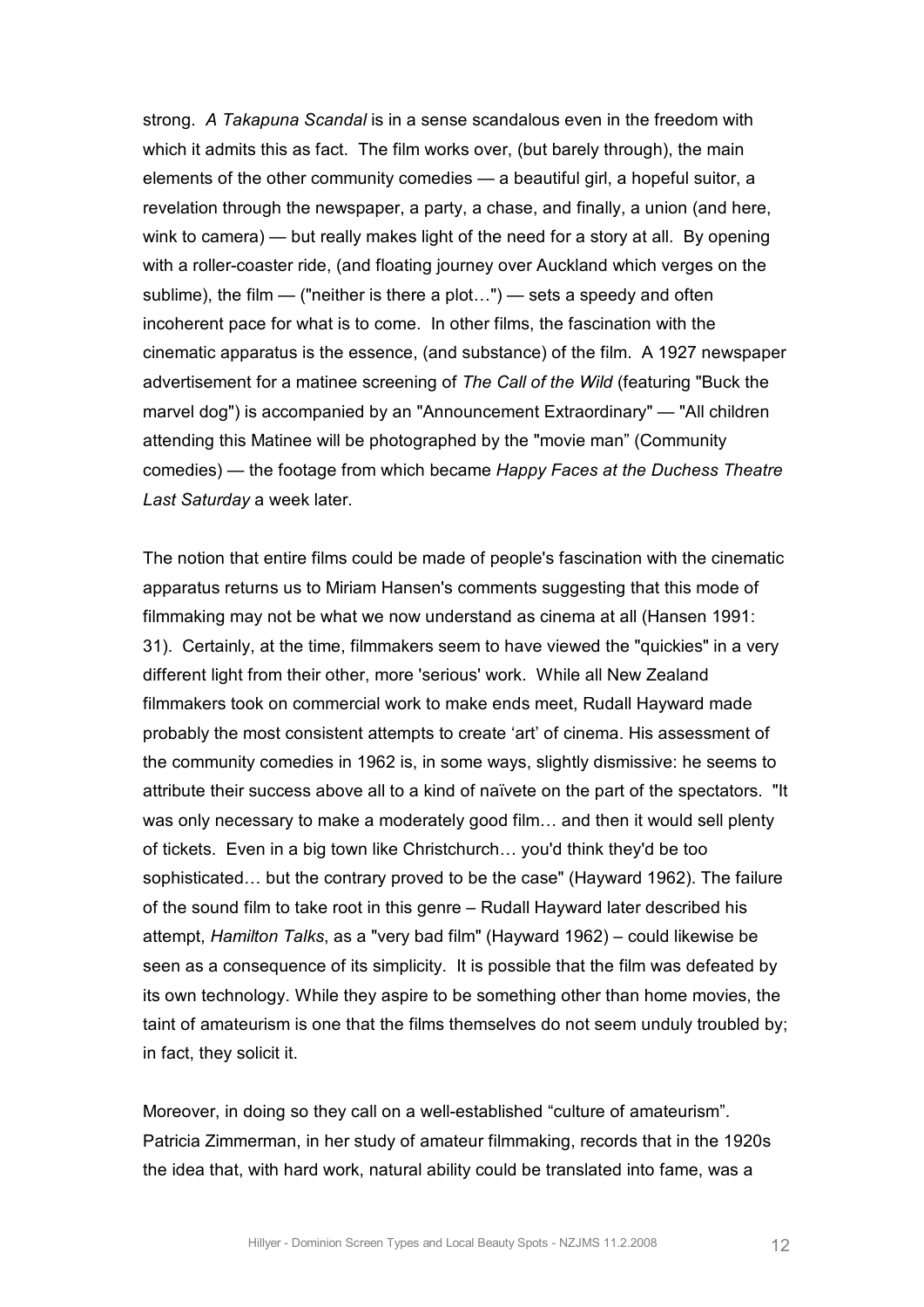common enticement to the "amateur theatrical type" — so much so that a body of literature was directed at this aspiring star. In particular, she writes that the "type" was presumed most often to be female; women were seen both as peculiarly suited and peculiarly attracted to movie stardom. Thus, in 1922 "one writer instructed amateur actresses that they could become stars if they possessed beauty, personality, charm, temperament, style, and the ability to wear clothes" (Zimmerman 1995: 53). The requirements for the women in the community comedies were similar, and, initially, appear to be considerably less exacting than those for the men, who were asked at least to possess the ability to "drive a car", or "ride well," in addition to certain physical qualities. The female lead, meanwhile, was to be "A Young Lady with good even features, dark eyes, good teeth, slender and graceful, to fittingly represent the heroine" (Community comedies). Certainly, those dark eyes are well used: our first glimpse of the heroine has her seducing scores of men with a single glance. On reflection the woman's lot may not be the easier one, given that in addition to her remarkable feats of seduction, "to fittingly represent the heroine", she also emerges as the representative of the place. The titles of the community comedies show the institutionalisation of that indefinable association of woman and home which also appeared in the characterisations of Pakeha women in local features like *The Bush Cinderella* through the (similarly) indefinable, (similarly) 'feminine' qualities of grace and beauty. To "fittingly represent" then, the woman of the community-based film is ultimately a more serious character than the man. There are moments of comedy associated with her seductive eyes, and a chase scene involving a group of desperate unwed women; however, generally, the woman's function is weightier. Like the women in *Beauty Contest* this woman is styled as both the ultimate amateur — the possibly naïve aspirant to fame and 'stardom', (with all its associations of beauty and glamour) — and, by the same token, the guardian of something even more sacred. As the "daughter", even the namesake of "our town", the woman here becomes another anchor to the community, and moreover the reality of that place.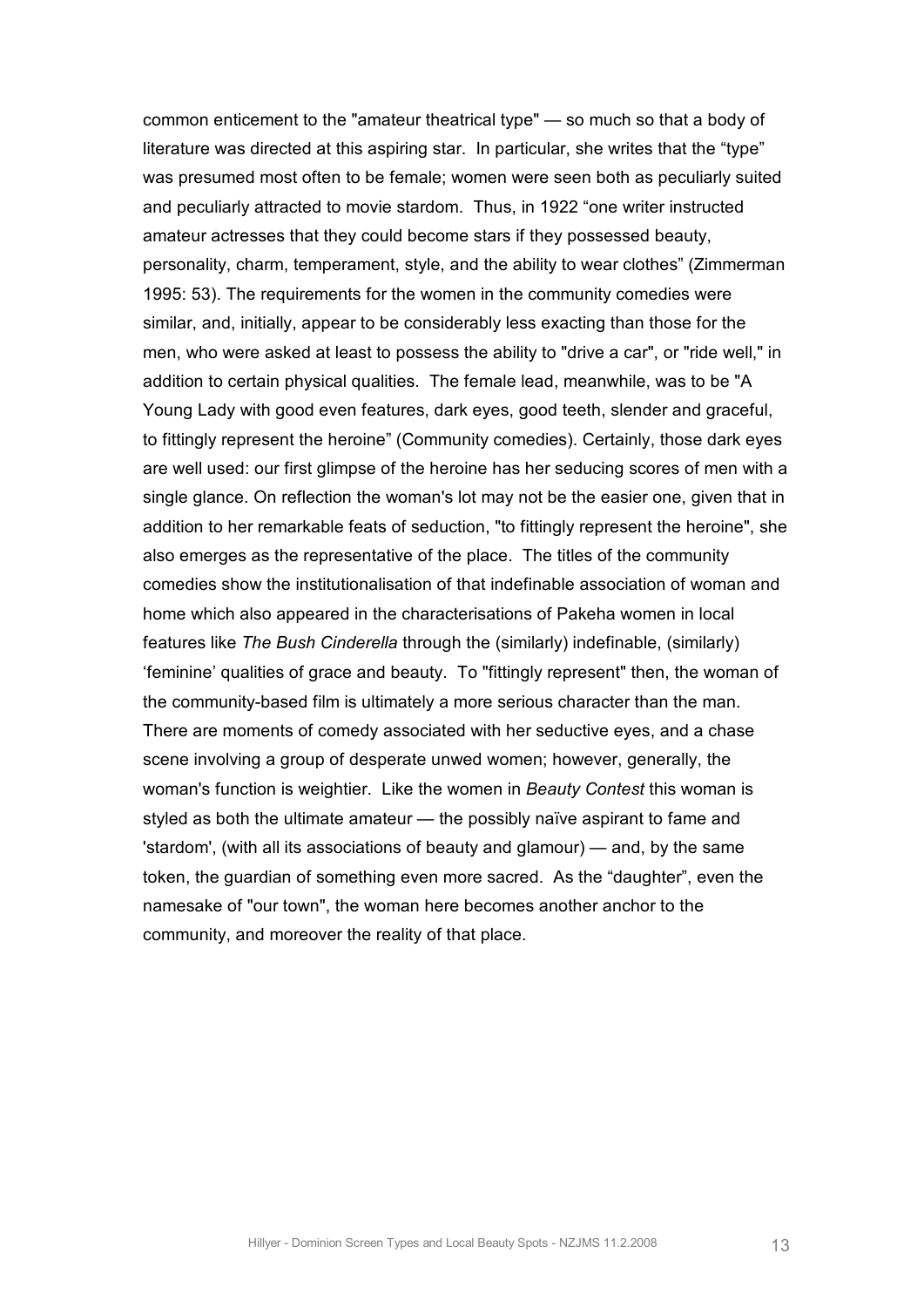#### **Images of Our Modern Dreamworld.**

A chronicler who narrates events without distinguishing between major and minor ones acts in accordance with the following truth: nothing that has ever happened should be regarded as lost to history. Benjamin 2003b: 390

Some measure of the extent to which at the time of its making the community-based film was taken to be a 'real' and current document, reflective of local places and national culture, can be found in the Censor's response to *Hamilton's Hectic Husbands*, reproduced above. Miriam Hansen's argument suggests that this situates the community-based film at a kind of temporal disjuncture between home movie and narrative work (Hansen 1991: 31); the Censor's comments indicate that if we *were* 'still' making home movies, we wanted to reserve the right of any proud amateur to flip through the family album with some decorum. That it was required, moreover, that all these "quickies" be censored individually, (despite the stock script), assured the difference and integrity of the very local, against all attempts to prove otherwise. The films themselves may have been commercial, even opportunistic ventures, but the Censor (our lighthousekeeper?) persisted, with this ruling, in reminding us of the community behind the community comedy. It is possible that this continued focus on the local in New Zealand filmmaking could be attributed to a substantive lack of opportunity for filmmakers to develop in different modes of cinema. On the other hand, the American film that dominated our screens and thus provided some model for our own film production, itself retained qualities of the early cinema work — "moments of alterity" — as Hansen herself estimates, until 1930 (Hansen 1994: 233). This is in fact a commonplace to national cinemas, albeit to varying degrees. If the New Zealand community-based film, or in fact, our cinema of the period in general tends to favour of the mimetic (re)presentation of place, this could be seen as a function of a less assured sense of the "nation-civilisation" than that, for instance, of the (cinematic) USA. American cinema's ability to co-opt generic fictions for history — "crime with gangsterism, adventure with the western, had the status of pathogenic or exemplary historical structures…" (Deleuze 1997: 149) — suggests a fundamentally untroubled representation of nationhood, which New Zealand's often awkward tales of place and history were apparently not at a point to emulate. To view our community-based films in this light is then to propose a logic that would have them as signs of immaturity: a naïve amateurism still far from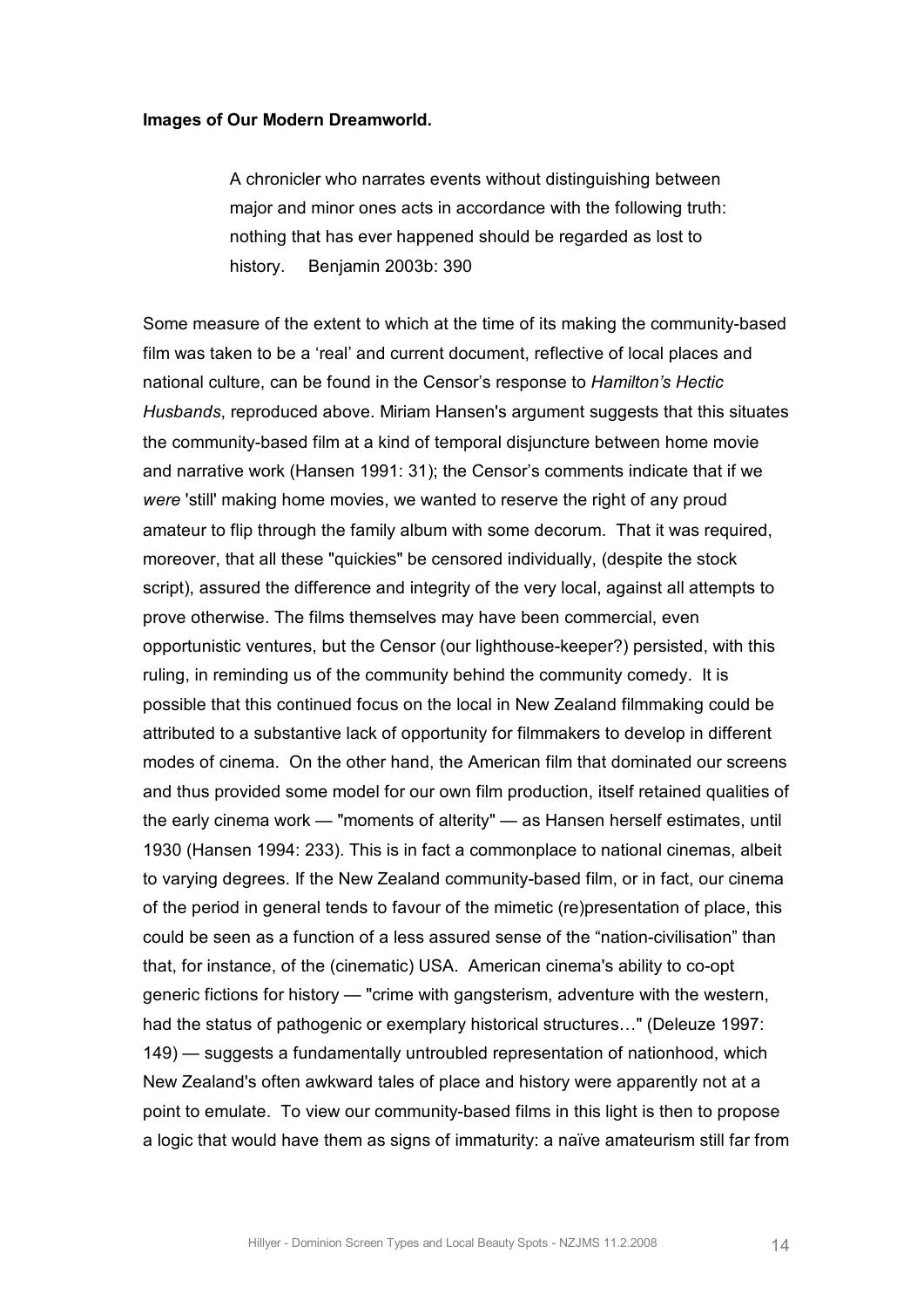emerging from the restrictive swaddling clothes of what Hayward described, in seeking participation in his films, as "lusty childhood" (Community comedies).

Such an evolutionary view of New Zealand cinema, however, would have by association all production before *Broken Barrier*, certainly before the *Weekly Reviews*, as the obscure and insignificant by-products of an underdeveloped culture. Leaving the extreme paternalism of such a view to one side, it would also suggest a failure to move beyond a kind of abridged bibliography. While the community-based film demonstrates a persistent identification with the real referents of place and community, it is not simply characterised by a pre, or even preterlibidinal fascination with its own mirror image. The 'home movie' then, is in this case the bearer of something other than raw amateurism. Likewise, if the communitybased films 'mark off' places, they are also engaged in often complex treatments of time. The lack of narrative progression in many of the films, the sacrifice of cause and effect in favour of a push-me pull-you burlesque, as seen, for example, in A *Takapuna Scandal*, cannot be attributed then to a failure to understand the rules of storytelling. The epic works that are referred to in its "foreword" – *The Birth of a Nation*, *Intolerance*, *Ben Hur* — are signs precisely of its knowingness. Rather, the style of narrative in this film, as in others of its genre (I am including here, the 'nonstory' community-based film), recognises the place of the spectator in enlivening reallife referents. Moreover, it is arguable that the films are marked *materially*, with the consequence of representing something greater than the sum of their parts. Benjamin's view of film as the representative technology of the modern age is not determined simply by a kind of technological determinism, but by the conviction nonetheless that in its materiality, cinema might provide " a politically explosive answer to the sociohistorical form of the child's question: 'Where did I come from'? Where did modern existence, or, more accurately, the images of the modern dreamworld come from?"" (Buck-Morss 1989: 275).

Jacques Aumont, in a discussion of the "mobilised gaze" effected by cinema, touches on the implications of the relationship that always exists between spectatorship, and filmic time:

> From the outset filmic time was given as a time to which one submits and simultaneously as an acknowledged, identified time. Unable to escape the time of projection, we nevertheless accept this time, recognise it as our own, and experience it as such. This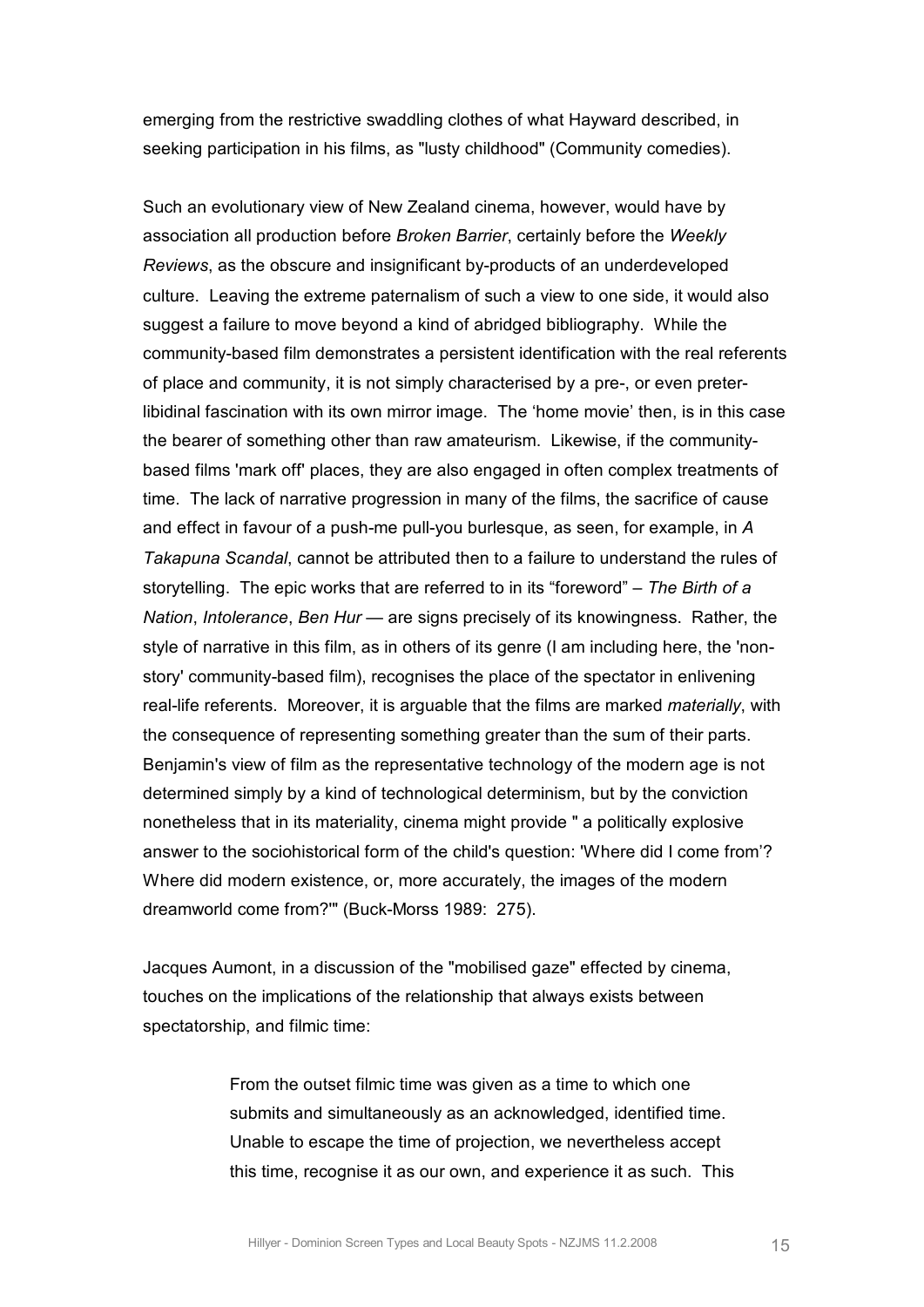is the meaning of Jean-Louis Schefer's famous description of the cinema as "the only experience in which time is given to me as a perception" (Aumont 1997: 245).

However, in styling filmic time as inescapable, Aumont is lead to conclude that the film spectator "has been condemned to immobility… Ironically, the motto of the variable eye can be said to echo that of the early photographers: "Don't move!" (253). In contrast, the spectator of the community-based film is not only an active one, but a constitutive element in the *event* of the film itself. The fixed positions for spectatorship allowed for by a classical cinema are then inappropriate to both the style, and the reception of these films. Most particularly, a universal application of arguments of this kind fails to acknowledge the ease with which the communitybased film both solicits and makes light of the shibboleths of (a) national, or even local identity. Certainly, local places and people figure prominently in securing the films' success. However, to suggest that spectators were moved simply by an inviolable, and paralysing pride in their own image is to suggest a form of narcissism extending beyond the bounds of reason. It pays to remember that many of these films were comedies, all of them adventures, and, as the "Hollywood-on-Tour" company itself had it, "the fun of a lifetime!"

Thus, the community-based films are generally marked by an ability to make light of pretensions to the 'as-seen-on-film' grandeur of the cinema epic. The standard first intertitle of the "girl-of-our-town" film plays with the sophisticated citizens of the town, even in Christchurch. Over shots of quiet city streets, and probably itself screening on a Saturday afternoon, the film opens with a good-natured reminder of the match that New Zealand audiences would be obliged to make between 'movieland' and "our town". In this case, however, the audience were neither required to transport themselves to historic "Maoriland" nor to forget their (even marginally) urban existence. Again, the films claim to be entertaining based on their efforts to capture moving, transitory life. "It was Saturday afternoon in the great throbbing metropolis … Getting more like New York every day." *A Daughter of Dunedin* continues with a sequence of film rolled backwards: "A really progressive little town. Always forwards in going backwards…" If in the 'real' cinema, as exemplified by the American feature film, the streets of New York or Chicago were the gritty site for a nation's coming of age, or the glamorous site for a nation's path to fortune, the community comedies recognise that for the majority of the local audience, they were really no site at all. The streets of "our town" meanwhile, were in some ways, probably too familiar to be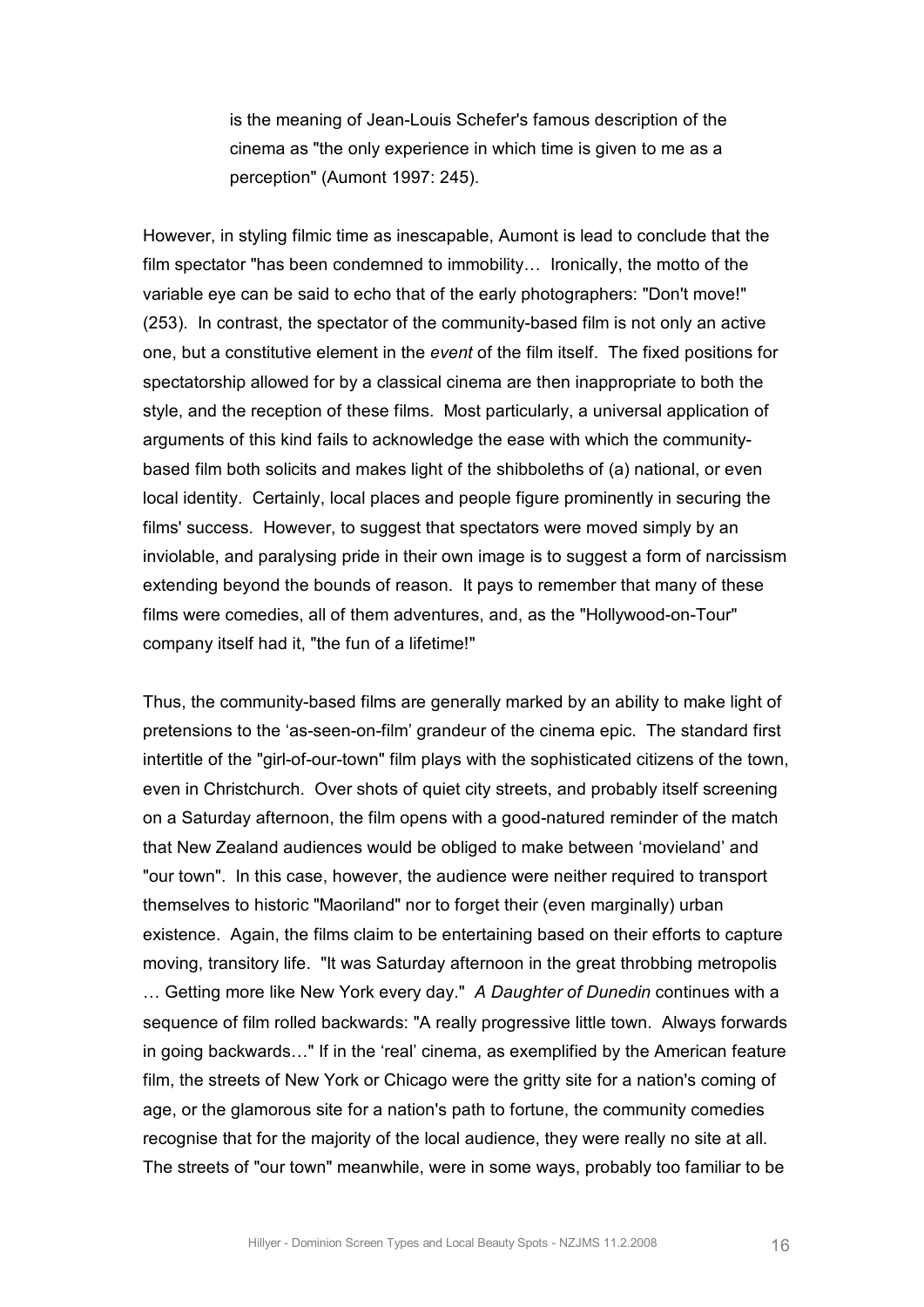interesting. Films like *Luna Park* (Coubray Brothers 1928), or *New Zealand News and Views #1: T & G Building* (NZ Government Publicity Office 1928), provide for the mobilisation of this enervated gaze by granting the viewer an aerial perspective on their perhaps toofamiliar city streets. *A Takapuna Scandal* meanwhile goes one step further, by posing Hector St. Clair as a floating flâneur, who – unmoored from his Northern, archetypically Modern roots – "goes botanising" not on, but *above* "the asphalt" (Friedberg 1994: 61). If, as Deleuze argues, the (real) Hollywood feature purports to present in itself the "whole of history" (Deleuze 1997: 148), the "Hollywood-on-tour" community comedy and its contemporaries allow themselves the treatment of minor events, "the chronotype of the local, particular, graphic…" in which, Homi Bhabha writes, "(n)ational time becomes concrete and visible…" (1994: 143).

Ultimately, this treatment of local time and place could be seen not as a failure to meet up to the cinematic standards set by the feature film, but as both more "historical" and more "cinematic". In one of the most famous passages from his "On the Concept of History", Walter Benjamin wrote: "The true image of the past flits by. The past can be seized only as an image which flashes up at the moment of its recognizability, and is never seen again" (Benjamin 2003b: 390). His emphasis here is the need to redeem ourselves through the fullness of our past; the treatment of history becomes a kind of salvage operation, "for it is an irretrievable image of the past which threatens to disappear in any present that does not recognize itself as intended in that image" (391). The notion of our threatened film heritage lining up purgatorially in judgement may appear a little farfetched. However, it is also true that any consideration of cultural history, and perhaps particularly one which takes, as this does, the material traces of culture as its starting point, is engaged in a kind of judgement**.**

It would be itself naïve to claim that the community-based film somehow liberates the viewer from all fixed spectator positions, nor would it speak to the role these films play in articulating a national culture. However, what the community-based film might provide for is some coincidence between the moment-to-moment contemporaneity of the filmic image, and that of "the time of the now." Moreover, in its insistence on treating the present, and the actual, the community-based film has the potential to reveal Benjamin's "splinters of Messianic time" to the present-day viewer through the film of an earlier era; to enable the viewer to grasp "the constellation into which [their] own era has entered, along with a very specific earlier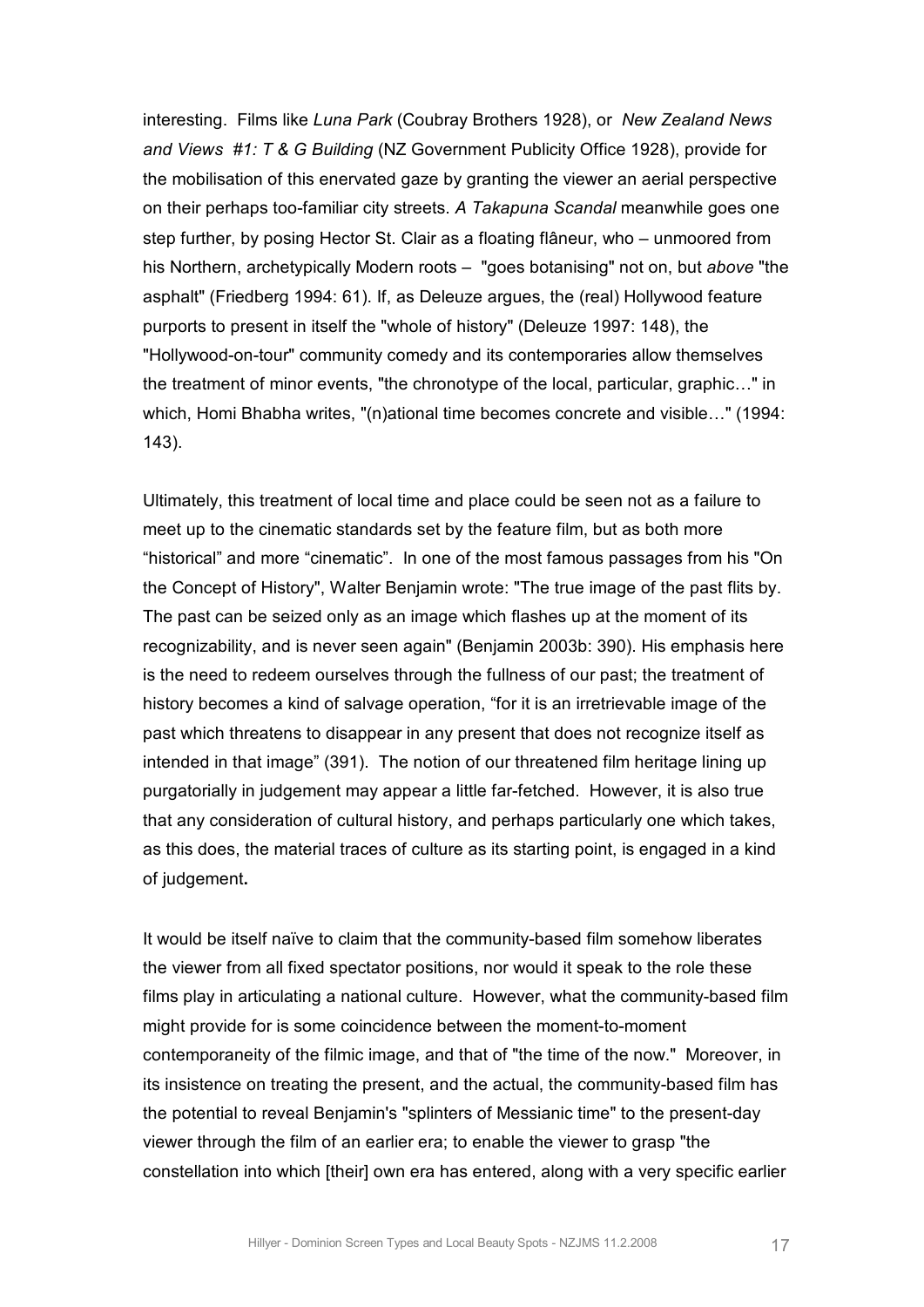one" (Benjamin 2003b: 397). In the context of much of the other film production of the period, which treats New Zealand as a site for 'ancient', or 'timeless', but ultimately de-animated narrative, the community-based film provides an opportunity to view history as a living, contemporary concern. While "nothing that has ever happened should be regarded as lost to history," these films assert that neither should it ever be regarded as condemned to history. More ambitiously, they could also be seen as coming closest to the promise that film itself contains to enable the transubstantiation of experience, the mobilisation of the gaze, and - even by "stopping some place" - to explode "this prison-world" (Benjamin 2003a: 265). In their insistence on treating the present and the local point of experience, film of this kind could then be regarded as providing the "images of [our]…dreamworld", that are most emphatically, and euphorically modern.

## **Note on the contributor**

Minette Hillyer is a lecturer in Media Studies at Victoria University of Wellington.

## **Bibliography**

Appadurai A (1998) *Modernity At Large: Cultural Dimensions of Globalization* University of Minnesota Press Minneapolis

Aumont J (1997) 'The Variable Eye, of The Mobilization of the Gaze' in *The Image in Dispute* Andrews D (ed) University of Texas Press Austin 231-58

Barrowman R (1991) *A Popular Vision: The Arts and the Left in New Zealand, 1930 1950* Victoria University Press Wellington

Benjamin W (2003a) 'The Work of Art in the Age of Its Technological Reproducibility: Third Version' in Benjamin W *Selected Writings Volume 4: 1938 1940* Jephcott E (trans) Eiland H Jennings M (eds) Harvard University Press Cambridge 251-83

Benjamin W (2003b) 'On the Concept of History' in Benjamin W Selected *Writings Volume 4: 1938-1940* Jephcott E (trans) Eiland H & Jennings M (eds) Harvard University Press Cambridge 389400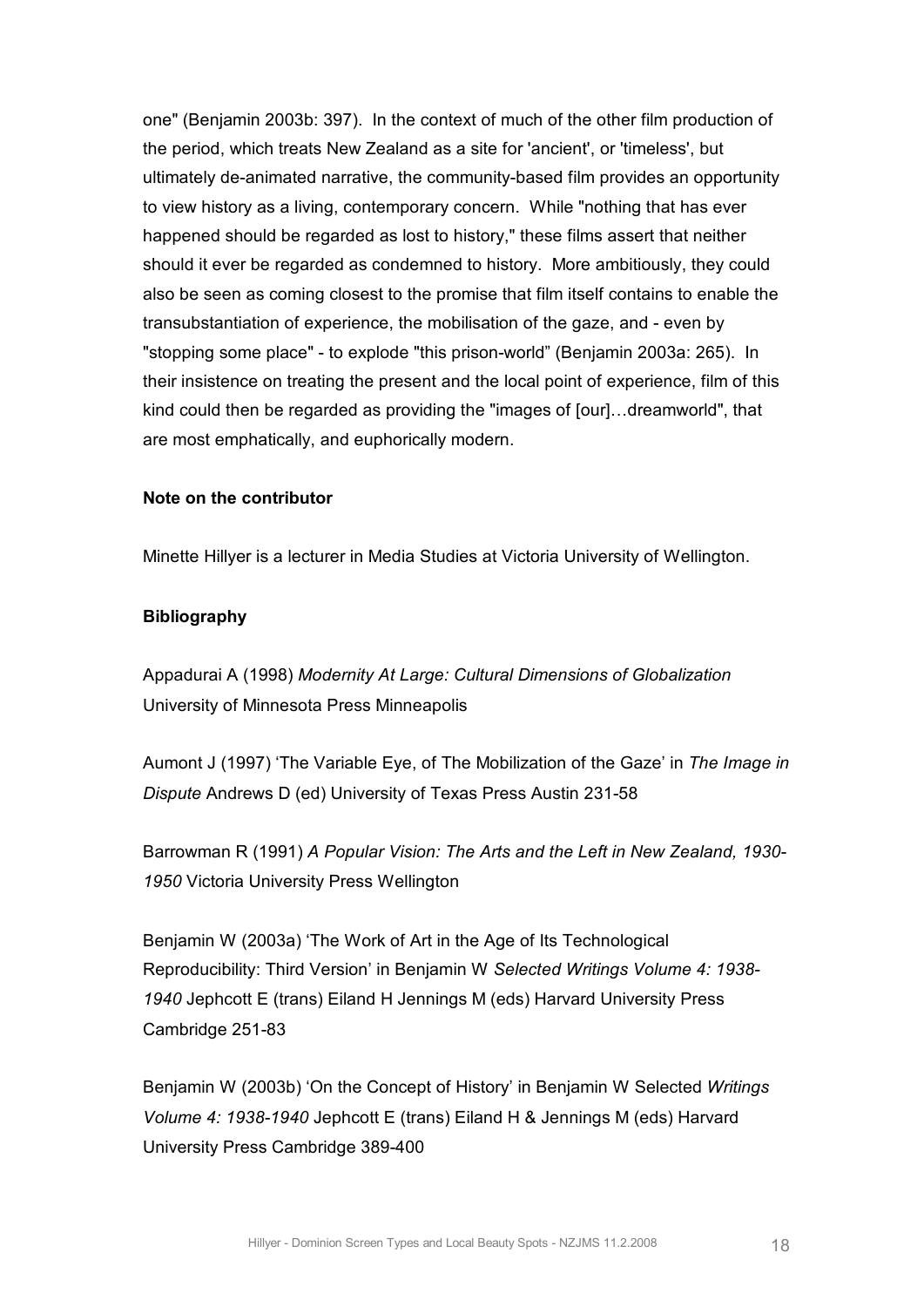Bhabha H (1994) *The Location of Culture* Routledge London and New York

Blythe M (1994) *Naming the Other: Images of the Maori in New Zealand Film and Television* The Scarecrow Press Metuchen NJ and London

Buck-Morss S (1989) *The Dialectics of Seeing: Walter Benjamin and the Arcades Project* MIT Press Cambridge and London

Burch N (1990) 'A Primitive Mode of Representation?' in Elsasser T (ed) *Early Cinema: Space, Frame, Narrative BFI Publishing London 220-27* 

Community Comedies File New Zealand Film Archive

Coney S (1993) *Standing in the Sunshine: A History of New Zealand Women Since They Won the Vote* Penguin Books Auckland

Coubray E (1980) Interview by Graham Shirley and Chris Long 14 June, 1980 New Zealand Film Archive

de Certeau M (1988) *The Practice of Everyday Life* Rendall S (trans) University of California Press Berkeley

Deleuze G (1997) *Cinema 1: The Movement Image* Tomlinson H & Habberjam B (trans) University of Minnesota Press Minneapolis

Dirlik A (1996) 'The Global in the Local' in Wilson R & Dissanayake W (eds) *Global/Local: Cultural Production and the Transnational Imaginary* Duke University Press Durham and London 21-45

Dennis J (1993) *Aotearoa and the Sentimental Strine: Making Films in Australia and New Zealand in the Silent Period* Moa Films Wellington

During S (1990) 'What Was the West?: Some Relations Between Modernity, Colonisation and Writing' Sport 4 63-89

'Editorial' (1928) *Evening Post* 10 September in 'Quota in New Zealand' Department of Internal Affairs Unregistered File Box 1